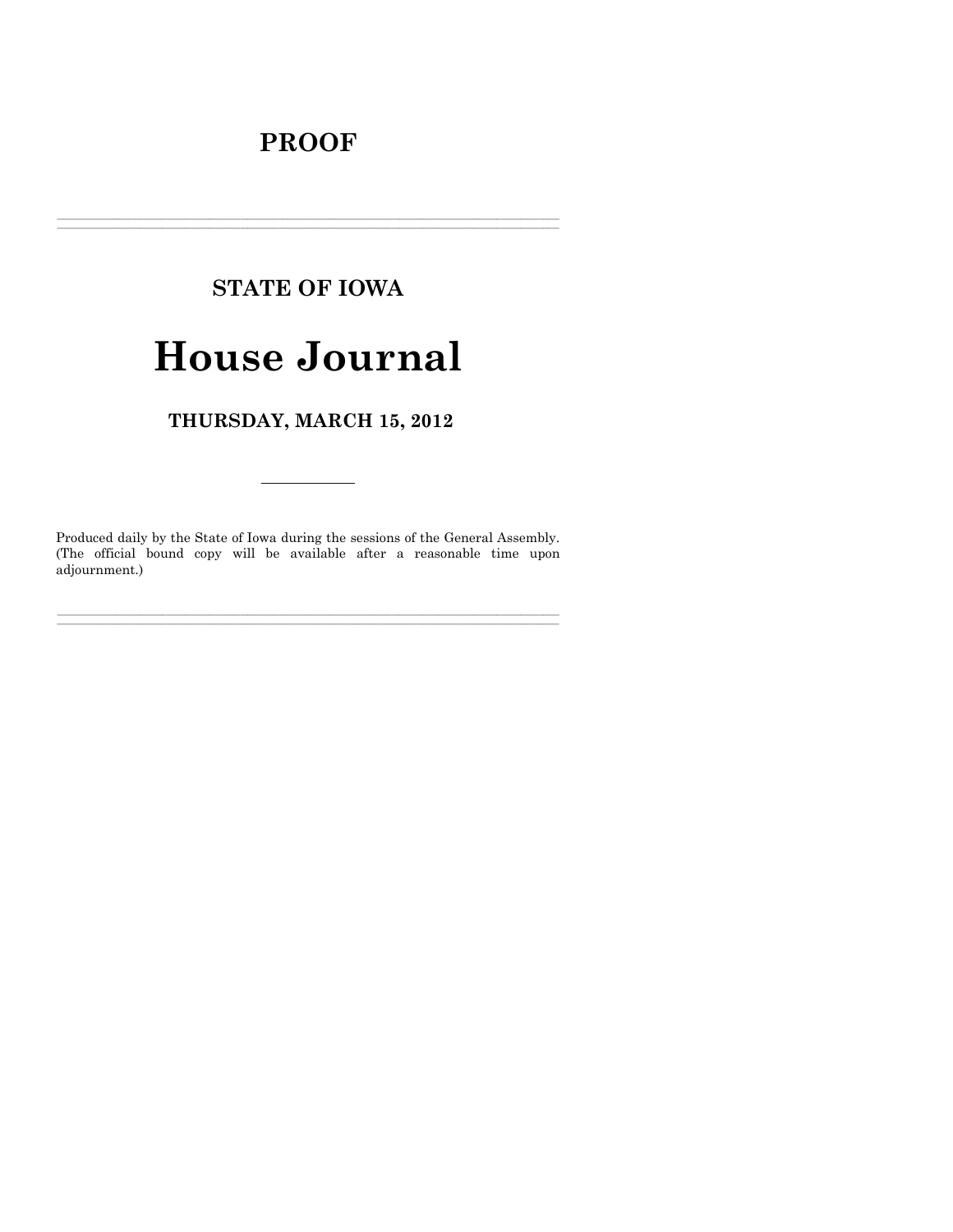# **JOURNAL OF THE HOUSE**

Sixty-seventh Calendar Day - Forty-seventh Session Day

Hall of the House of Representatives Des Moines, Iowa, Thursday, March 15, 2012

The House met pursuant to adjournment at 8:35 a.m., Kaufmann of Cedar in the chair.

Prayer was offered by Representative Hagenow of Polk County.

# PLEDGE OF ALLEGIANCE

The Pledge of Allegiance was led by Kaitlin Dagel, Page from Sheldon.

The Journals of Tuesday, March 13 and Wednesday, March 14, 2012, were approved.

# SENATE MESSAGE CONSIDERED

**[Senate File 2275,](http://coolice.legis.state.ia.us/Cool-ICE/default.asp?Category=billinfo&Service=Billbook&frame=1&GA=84&hbill=SF2275)** by committee on state government, a bill for an act authorizing licensees authorized to operate gambling games on an excursion boat, gambling structure, or racetrack enclosure to operate internet wagering on poker and making penalties applicable.

Read first time and referred to committee on **state government.**

The House stood at ease at 8:45 a.m., until the fall of the gavel.

The House resumed session at 9:21 a.m., Speaker Paulsen in the chair.

## CONSIDERATION OF BILL Regular Calendar

**[House File 2318,](http://coolice.legis.state.ia.us/Cool-ICE/default.asp?Category=billinfo&Service=Billbook&frame=1&GA=84&hbill=HF2318)** a bill for an act relating to the transmission and recording of certain death certificates, was taken up for consideration.

Lensing of Johnson offered amendment  $H-8025$  $H-8025$  filed by her and Jorgensen of Woodbury.

Amendment  $H-8025$  $H-8025$  was adopted.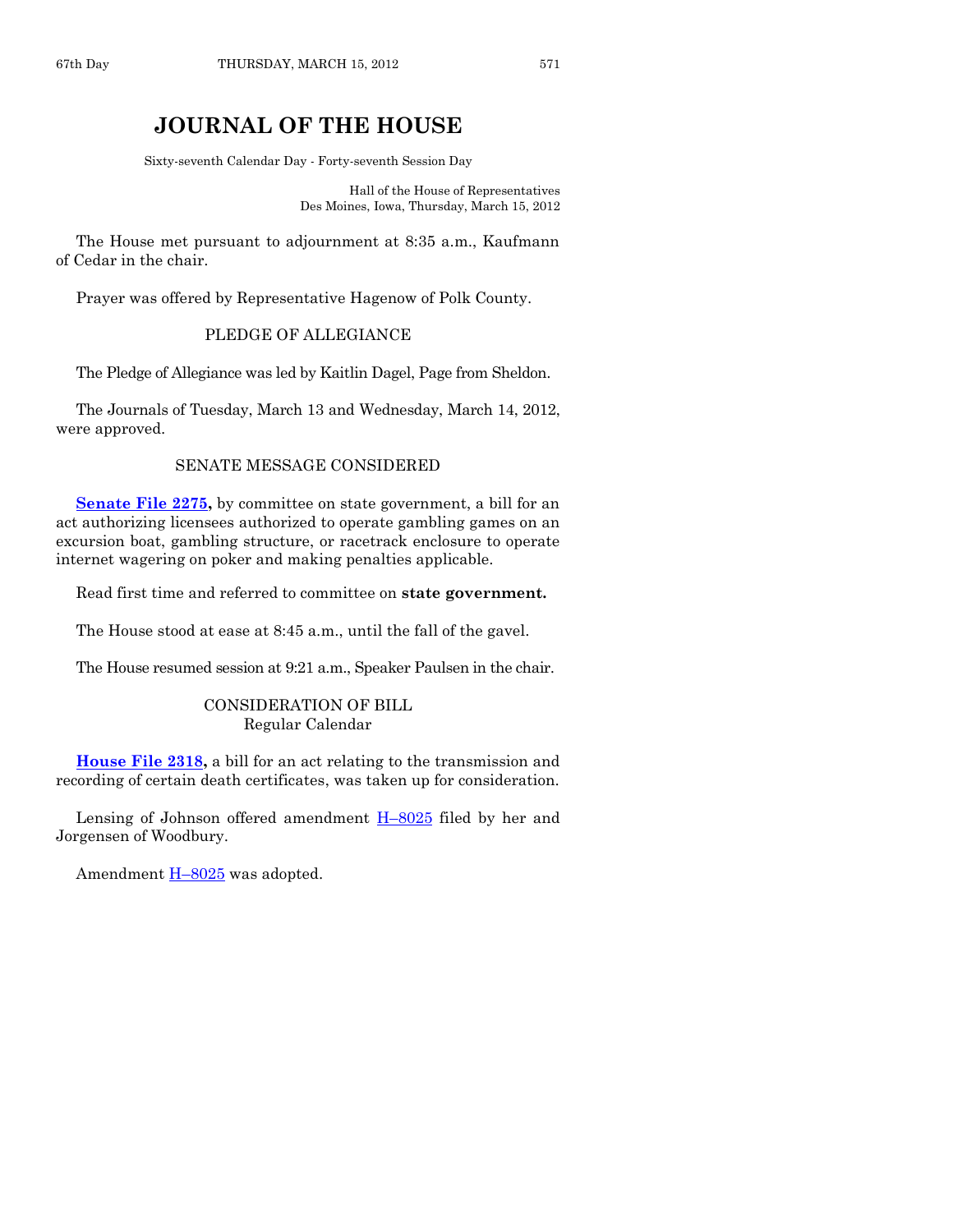Jorgensen of Woodbury moved that the bill be read a last time now and placed upon its passage which motion prevailed and the bill was read a last time.

On the question "Shall the bill pass?" ([H.F. 2318\)](http://coolice.legis.state.ia.us/Cool-ICE/default.asp?Category=billinfo&Service=Billbook&frame=1&GA=84&hbill=HF2318)

The ayes were, 95:

| Abdul-Samad | Alons      | Anderson          | Baltimore         |
|-------------|------------|-------------------|-------------------|
| Baudler     | Berry      | Brandenburg       | <b>Byrnes</b>     |
| Chambers    | Cohoon     | Cownie            | De Boef           |
| Deyoe       | Dolecheck  | Drake             | Forristall        |
| Fry         | Garrett    | Gaskill           | Grassley          |
| Hagenow     | Hager      | Hall              | Hanson            |
| Hanusa      | Heaton     | Heddens           | Hein              |
| Horbach     | Hunter     | Huseman           | Isenhart          |
| Iverson     | Jacoby     | Jorgensen         | Kajtazovic        |
| Kaufmann    | Kearns     | Kelley            | Klein             |
| Koester     | Kressig    | Lensing           | Lofgren           |
| Lukan       | Lykam      | Mascher           | Massie            |
| McCarthy    | Miller, H. | Miller, L.        | Moore             |
| Muhlbauer   | Murphy     | Oldson            | Olson, R.         |
| Olson, S.   | Olson, T.  | Paustian          | Pearson           |
| Petersen    | Pettengill | Quirk             | Rasmussen         |
| Rayhons     | Rogers     | Running-Marquardt | Sands             |
| Schulte     | Schultz    | Shaw              | Smith, J.         |
| Smith, M.   | Soderberg  | Steckman          | Sweeney           |
| Taylor, J.  | Taylor, T. | Thede             | Thomas            |
| Tjepkes     | Upmeyer    | Van Engelenhoven  | Vander Linden     |
| Wagner      | Watts      | Wenthe            | Wessel-Kroeschell |
| Willems     | Winckler   | Windschitl        | Wittneben         |
| Wolfe       | Worthan    | Mr. Speaker       |                   |
|             |            | Paulsen           |                   |

The nays were, none.

Absent or not voting, 5:

| Arnold | Gaines | Helland | Raecker |
|--------|--------|---------|---------|
| Swaim  |        |         |         |

The bill having received a constitutional majority was declared to have passed the House and the title, as amended, was agreed to.

# [HOUSE FILE 2067](http://coolice.legis.state.ia.us/Cool-ICE/default.asp?Category=billinfo&Service=Billbook&frame=1&GA=84&hbill=HF2067) WITHDRAWN

Jorgensen of Woodbury asked and received unanimous consent to withdraw [House File 2067](http://coolice.legis.state.ia.us/Cool-ICE/default.asp?Category=billinfo&Service=Billbook&frame=1&GA=84&hbill=HF2067) from further consideration by the House.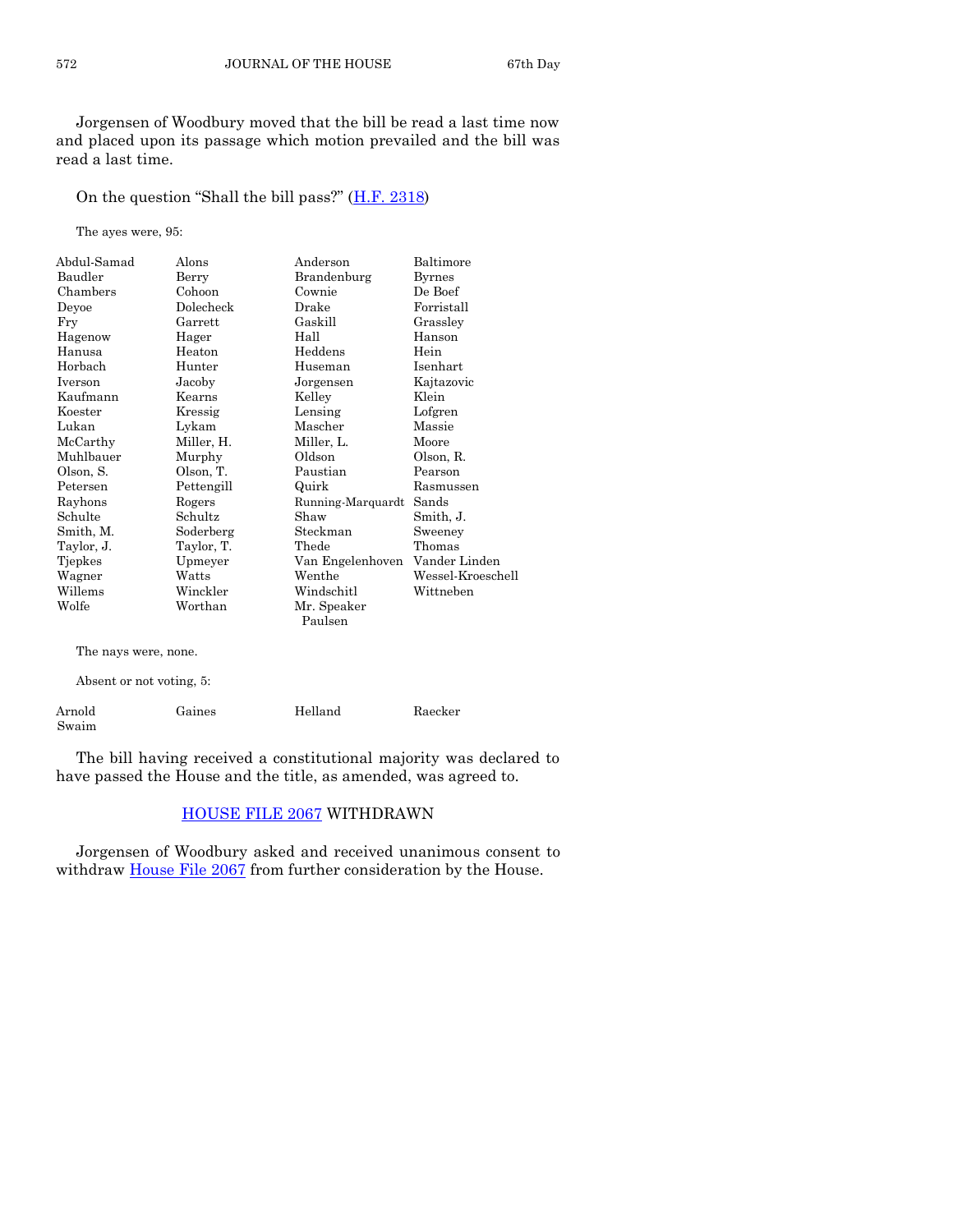# IMMEDIATE MESSAGE

Upmeyer of Hancock asked and received unanimous consent that **[House File 2318](http://coolice.legis.state.ia.us/Cool-ICE/default.asp?Category=billinfo&Service=Billbook&frame=1&GA=84&hbill=HF2318)** be immediately messaged to the Senate.

On motion by Upmeyer of Hancock, the House was recessed at 9:29 a.m., until 4:00 p.m.

# AFTERNOON SESSION

The House reconvened at 4:07 p.m., Speaker Paulsen in the chair.

# HOUSE FILES PLACED ON THE UNFINISHED BUSINESS CALENDAR

Upmeyer of Hancock asked and received unanimous consent that the following House Files be placed on the unfinished business calendar:

| House File 2124 | House File 2229 |
|-----------------|-----------------|
| House File 2339 | House File 2351 |
| House File 2360 | House File 2375 |
| House File 2408 | House File 2421 |

# LEAVE OF ABSENCE

Leave of absence was granted during voting as follows:

Arnold of Lucas<br>Helland of Polk (Gaines of Polk (Gaines of Polk (Gaines of Polk (Gaines of Polk (Gaines of Polk (Gaines of Pol

Raecker of Polk

# [HOUSE FILE 2214](http://coolice.legis.state.ia.us/Cool-ICE/default.asp?Category=billinfo&Service=Billbook&frame=1&GA=84&hbill=HF2214) REFERRED

The Speaker announced that [House File 2214,](http://coolice.legis.state.ia.us/Cool-ICE/default.asp?Category=billinfo&Service=Billbook&frame=1&GA=84&hbill=HF2214) previously placed on the **calendar** was referred to committee on **appropriations**.

# [HOUSE FILE 2381](http://coolice.legis.state.ia.us/Cool-ICE/default.asp?Category=billinfo&Service=Billbook&frame=1&GA=84&hbill=HF2381) REFERRED

The Speaker announced that **House File 2381**, previously placed on the **calendar** was referred to committee on **ways and means**.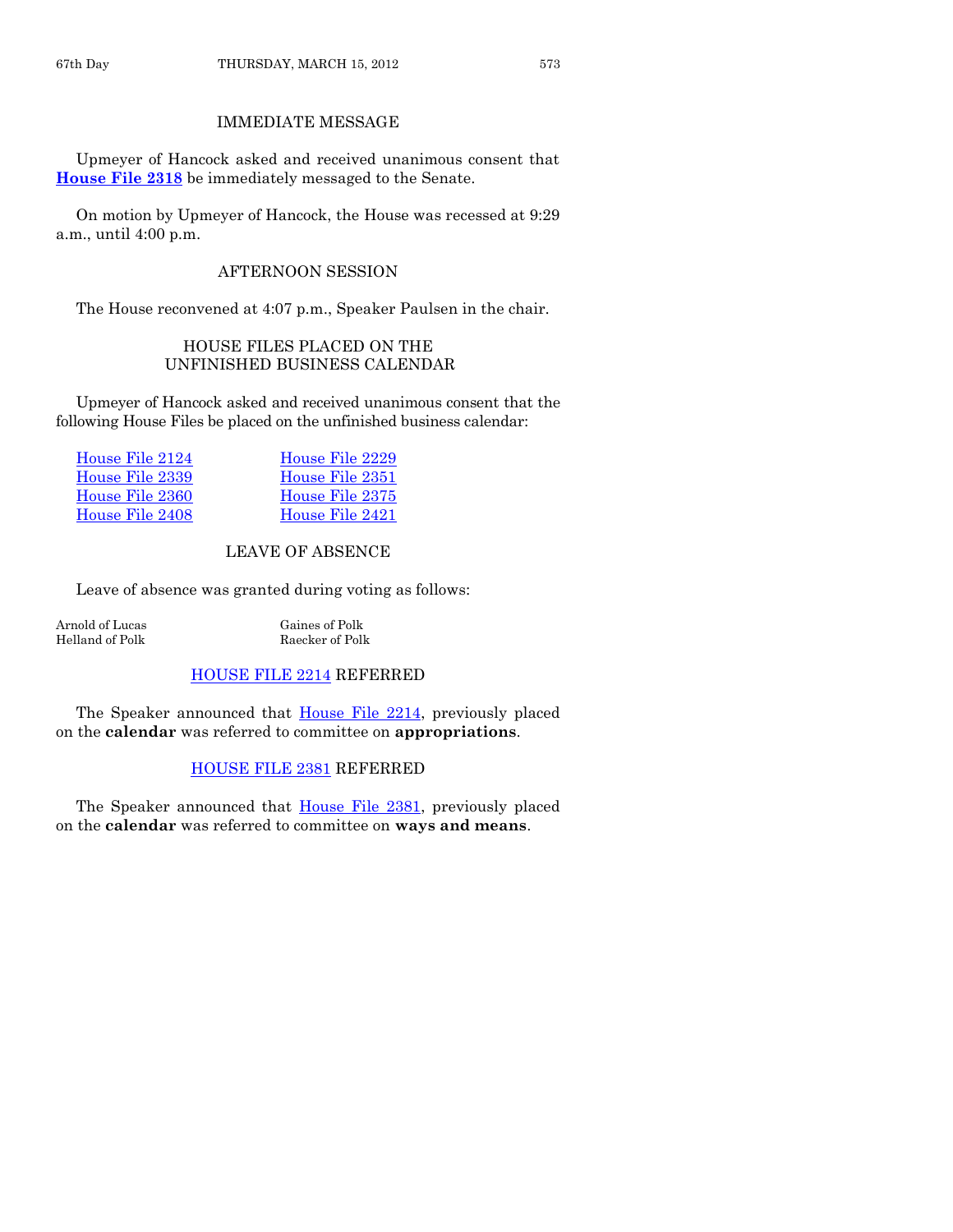### SUBCOMMITTEE ASSIGNMENTS

#### **[House File 2444](http://coolice.legis.state.ia.us/Cool-ICE/default.asp?Category=billinfo&Service=Billbook&frame=1&GA=84&hbill=HF2444)**

Education: Lofgren, Chair; Gaines and Sweeney.

#### **[Senate File 2301](http://coolice.legis.state.ia.us/Cool-ICE/default.asp?Category=billinfo&Service=Billbook&frame=1&GA=84&hbill=SF2301)**

Agriculture: Paustian, Chair; Deyoe and Kelley.

## COMMITTEE RECOMMENDATIONS

MR. SPEAKER: The Chief Clerk of the House respectfully reports that the following committee recommendations have been received and are on file in the office of the Chief Clerk:

## W. CHARLES SMITHSON Chief Clerk of the House

#### COMMITTEE ON EDUCATION

**[Senate File 451,](http://coolice.legis.state.ia.us/Cool-ICE/default.asp?Category=billinfo&Service=Billbook&frame=1&GA=84&hbill=SF451)** a bill for an act relating to the allowable uses for modified allowable growth for programs for returning dropouts and dropout prevention.

Fiscal Note is not required.

Recommended **Amend and Do Pass with amendment H–[8278](http://coolice.legis.state.ia.us/Cool-ICE/default.asp?Category=billinfo&Service=Billbook&frame=1&GA=84&hbill=H8278)** March 15, 2012.

**[Senate File 2219,](http://coolice.legis.state.ia.us/Cool-ICE/default.asp?Category=billinfo&Service=Billbook&frame=1&GA=84&hbill=SF2219)** a bill for an act relating to the continuation of the Iowa early intervention block grant program and including effective date provisions.

Fiscal Note is not required.

Recommended **Amend and Do Pass with amendment H–[8277](http://coolice.legis.state.ia.us/Cool-ICE/default.asp?Category=billinfo&Service=Billbook&frame=1&GA=84&hbill=H8277)** March 15, 2012.

**Pursuant to Rule 31.7, [Senate File 2219](http://coolice.legis.state.ia.us/Cool-ICE/default.asp?Category=billinfo&Service=Billbook&frame=1&GA=84&hbill=SF2219) was referred to the committee on appropriations.**

**[Senate File 2220,](http://coolice.legis.state.ia.us/Cool-ICE/default.asp?Category=billinfo&Service=Billbook&frame=1&GA=84&hbill=SF2220)** a bill for an act relating to the licensing of schools of cosmetology arts and sciences and barber schools.

Fiscal Note is not required.

Recommended **Do Pass** March 15, 2012.

**[Senate File 2267,](http://coolice.legis.state.ia.us/Cool-ICE/default.asp?Category=billinfo&Service=Billbook&frame=1&GA=84&hbill=SF2267)** a bill for an act concerning oversight of schools offering postsecondary educational programs by the college student aid commission and making penalties applicable.

Fiscal Note is not required.

Recommended **Do Pass** March 15, 2012.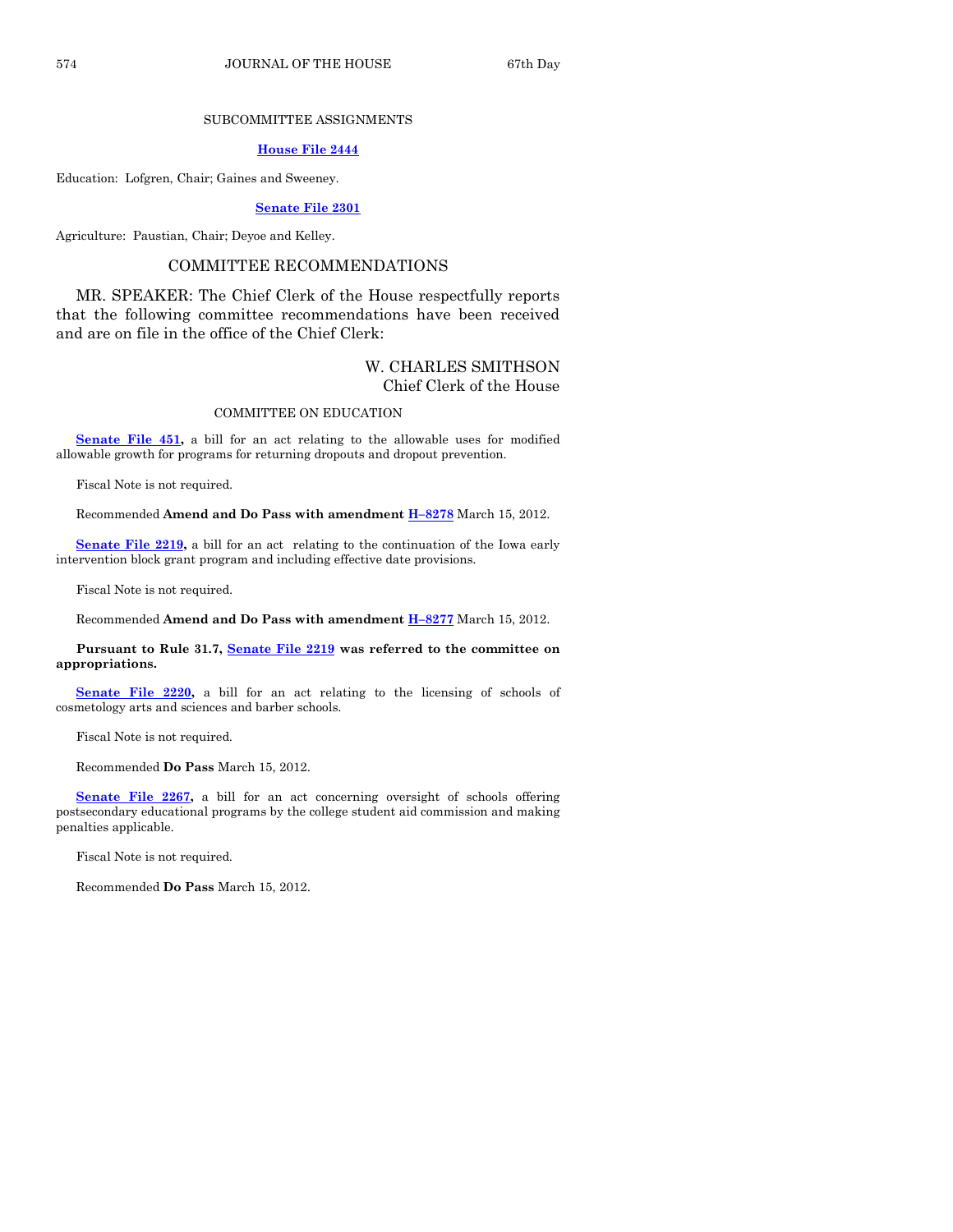#### COMMITTEE ON HUMAN RESOURCES

**[Senate File 2159,](http://coolice.legis.state.ia.us/Cool-ICE/default.asp?Category=billinfo&Service=Billbook&frame=1&GA=84&hbill=SF2159)** a bill for an act relating to child support enforcement including protection of child support information.

Fiscal Note is not required.

Recommended **Do Pass** March 14, 2012.

**[Senate File 2160,](http://coolice.legis.state.ia.us/Cool-ICE/default.asp?Category=billinfo&Service=Billbook&frame=1&GA=84&hbill=SF2160)** a bill for an act relating to allowing financial supplementation to a nursing facility for provision of a private room to a recipient of medical assistance.

Fiscal Note is not required.

Recommended **Do Pass** March 14, 2012.

**[Senate File 2165,](http://coolice.legis.state.ia.us/Cool-ICE/default.asp?Category=billinfo&Service=Billbook&frame=1&GA=84&hbill=SF2165)** a bill for an act relating to the documentation required to prepare a notice of alleged paternity and support debt in administrative paternity proceedings.

Fiscal Note is not required.

Recommended **Do Pass** March 14, 2012.

**[Senate File 2185,](http://coolice.legis.state.ia.us/Cool-ICE/default.asp?Category=billinfo&Service=Billbook&frame=1&GA=84&hbill=SF2185)** a bill for an act relating to the supervision of physician assistants.

Fiscal Note is not required.

Recommended **Do Pass** March 14, 2012.

**[Senate File 2186,](http://coolice.legis.state.ia.us/Cool-ICE/default.asp?Category=billinfo&Service=Billbook&frame=1&GA=84&hbill=SF2186)** a bill for an act relating to medical assistance eligibility for inmates of public institutions.

Fiscal Note is not required.

Recommended **Do Pass** March 14, 2012.

**[Senate File 2225,](http://coolice.legis.state.ia.us/Cool-ICE/default.asp?Category=billinfo&Service=Billbook&frame=1&GA=84&hbill=SF2225)** a bill for an act relating to child abuse by prohibiting retaliation for reporting, providing for implementation of reporting policies at postsecondary institutions, requiring review of training requirements, and providing a remedy.

Fiscal Note is not required.

Recommended **Do Pass** March 14, 2012.

**[Senate File 2242,](http://coolice.legis.state.ia.us/Cool-ICE/default.asp?Category=billinfo&Service=Billbook&frame=1&GA=84&hbill=SF2242)** a bill for an act relating to children in out-of-home placements in accordance with a court order.

Fiscal Note is not required.

Recommended **Amend and Do Pass with amendment H–[8276](http://coolice.legis.state.ia.us/Cool-ICE/default.asp?Category=billinfo&Service=Billbook&frame=1&GA=84&hbill=H8276)** March 14, 2012.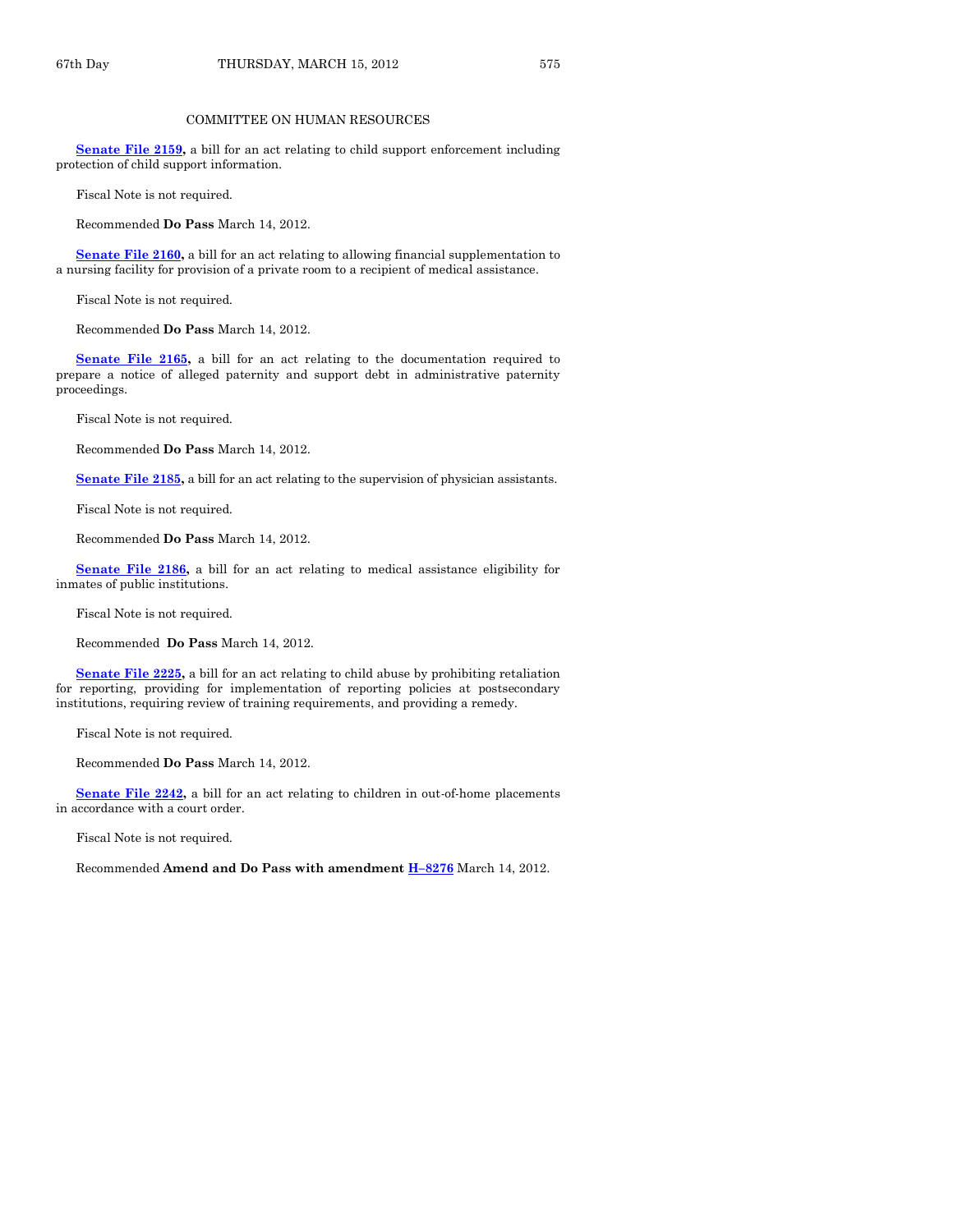**[Senate File 2289,](http://coolice.legis.state.ia.us/Cool-ICE/default.asp?Category=billinfo&Service=Billbook&frame=1&GA=84&hbill=SF2289)** a bill for an act relating to the Iowa disaster aid individual assistance grant program administered by the department of human services.

Fiscal Note is not required.

Recommended **Amend and Do Pass with amendment H–[8275](http://coolice.legis.state.ia.us/Cool-ICE/default.asp?Category=billinfo&Service=Billbook&frame=1&GA=84&hbill=H8275)** March 14, 2012.

**[Senate File 2315,](http://coolice.legis.state.ia.us/Cool-ICE/default.asp?Category=billinfo&Service=Billbook&frame=1&GA=84&hbill=SF2315)** a bill for an act relating to redesign of publicly funded mental health and disability services by requiring certain core services and addressing other services and providing for establishment of regions and including effective date and applicability provisions.

Fiscal Note is not required.

Recommended **Without Recommendation** March 14, 2012.

**Pursuant to Rule 31.7, [Senate File 2315](http://coolice.legis.state.ia.us/Cool-ICE/default.asp?Category=billinfo&Service=Billbook&frame=1&GA=84&hbill=SF2315) was referred to the committee on appropriations.**

#### COMMITTEE ON JUDICIARY

**[Senate File 493,](http://coolice.legis.state.ia.us/Cool-ICE/default.asp?Category=billinfo&Service=Billbook&frame=1&GA=84&hbill=SF493)** a bill for an act relating to the operations of certain common interest communities.

Fiscal Note is not required.

Recommended **Amend and Do Pass with amendment H–[8273](http://coolice.legis.state.ia.us/Cool-ICE/default.asp?Category=billinfo&Service=Billbook&frame=1&GA=84&hbill=H8273)** March 14, 2012.

**[Senate File 2208,](http://coolice.legis.state.ia.us/Cool-ICE/default.asp?Category=billinfo&Service=Billbook&frame=1&GA=84&hbill=SF2208)** a bill for an act relating to the confidentiality of an arrest warrant.

Fiscal Note is not required.

Recommended **Amend and Do Pass with amendment H–[8272](http://coolice.legis.state.ia.us/Cool-ICE/default.asp?Category=billinfo&Service=Billbook&frame=1&GA=84&hbill=H8272)** March 14, 2012.

**[Senate File 2295,](http://coolice.legis.state.ia.us/Cool-ICE/default.asp?Category=billinfo&Service=Billbook&frame=1&GA=84&hbill=SF2295)** a bill for an act modifying the periods of time to bring civil and criminal actions relating to the sexual abuse of minors.

Fiscal Note is not required.

Recommended **Amend and Do Pass with amendment H–[8271](http://coolice.legis.state.ia.us/Cool-ICE/default.asp?Category=billinfo&Service=Billbook&frame=1&GA=84&hbill=H8271)** March 14, 2012.

**[Senate File 2296,](http://coolice.legis.state.ia.us/Cool-ICE/default.asp?Category=billinfo&Service=Billbook&frame=1&GA=84&hbill=SF2296)** a bill for an act relating to the criminal offense of solicitation to commit murder and providing a penalty.

Fiscal Note is not required.

Recommended **Do Pass** March 14, 2012.

**[Senate File 2306,](http://coolice.legis.state.ia.us/Cool-ICE/default.asp?Category=billinfo&Service=Billbook&frame=1&GA=84&hbill=SF2306)** a bill for an act relating to right to cure notices under the consumer credit code.

Fiscal Note is not required.

Recommended **Do Pass** March 14, 2012.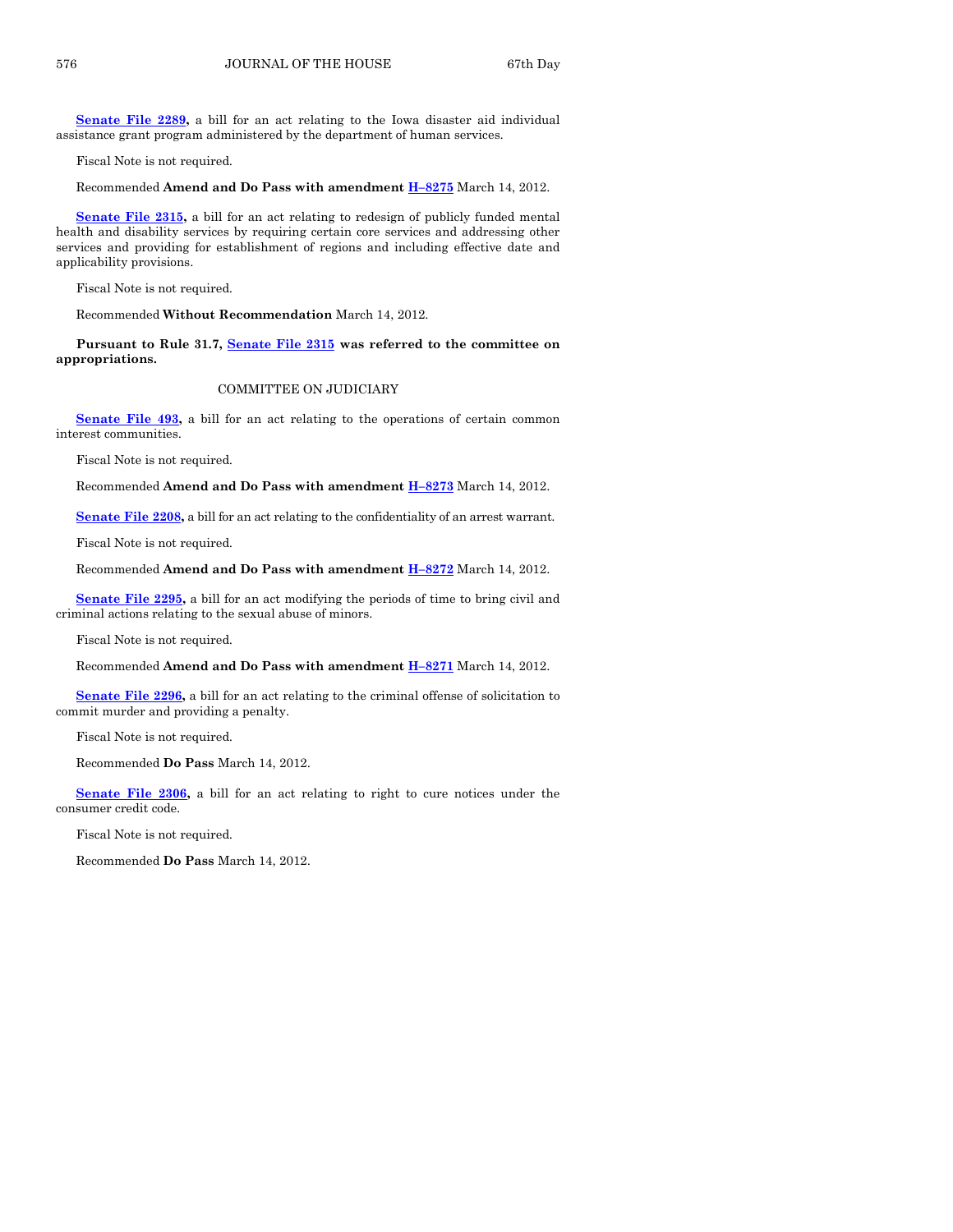#### COMMITTEE ON LABOR

**[Senate File 2280,](http://coolice.legis.state.ia.us/Cool-ICE/default.asp?Category=billinfo&Service=Billbook&frame=1&GA=84&hbill=SF2280)** a bill for an act relating to boiler inspections.

Fiscal Note is not required.

Recommended **Do Pass** March 14, 2012.

#### COMMITTEE ON LOCAL GOVERNMENT

**Senate File 2240**, a bill for an act relating to the powers and duties of county treasurers related to real property by modifying provisions for the payment of taxes and assessments in installments, modifying provisions providing for the apportionment of installment payments on delinquent taxes, and modifying certain tax payment provisions following a tax sale.

Fiscal Note is not required.

Recommended **Do Pass** March 14, 2012.

#### COMMITTEE ON STATE GOVERNMENT

**[Senate File 430,](http://coolice.legis.state.ia.us/Cool-ICE/default.asp?Category=billinfo&Service=Billbook&frame=1&GA=84&hbill=SF430)** a bill for an act relating to violations of the open records and public meetings laws and the creation of the Iowa public information board, and including fee and effective date provisions.

Fiscal Note is required.

Recommended **Amend and Do Pass with amendment H–[8270](http://coolice.legis.state.ia.us/Cool-ICE/default.asp?Category=billinfo&Service=Billbook&frame=1&GA=84&hbill=H8270)** March 14, 2012.

#### **Pursuant to Rule 31.7, [Senate File 430](http://coolice.legis.state.ia.us/Cool-ICE/default.asp?Category=billinfo&Service=Billbook&frame=1&GA=84&hbill=SF430) was referred to the committee on appropriations.**

#### COMMITTEE ON TRANSPORTATION

**[Senate File 2288,](http://coolice.legis.state.ia.us/Cool-ICE/default.asp?Category=billinfo&Service=Billbook&frame=1&GA=84&hbill=SF2288)** a bill for an act relating to requirements for drivers of vehicles at railroad grade crossings upon the approach or presence of railroad track equipment, and making a penalty applicable.

Fiscal Note is not required.

Recommended **Do Pass** March 15, 2012.

#### COMMITTEE ON VETERANS AFFAIRS

**[Senate File 2097,](http://coolice.legis.state.ia.us/Cool-ICE/default.asp?Category=billinfo&Service=Billbook&frame=1&GA=84&hbill=SF2097)** a bill for an act relating to the department of public defense by making changes regarding the Iowa military code and military service, including terminology modifications and leases entered into by the department of public defense and the armory board, and including effective date provisions.

Fiscal Note is not required.

Recommended **Do Pass** March 15, 2012.